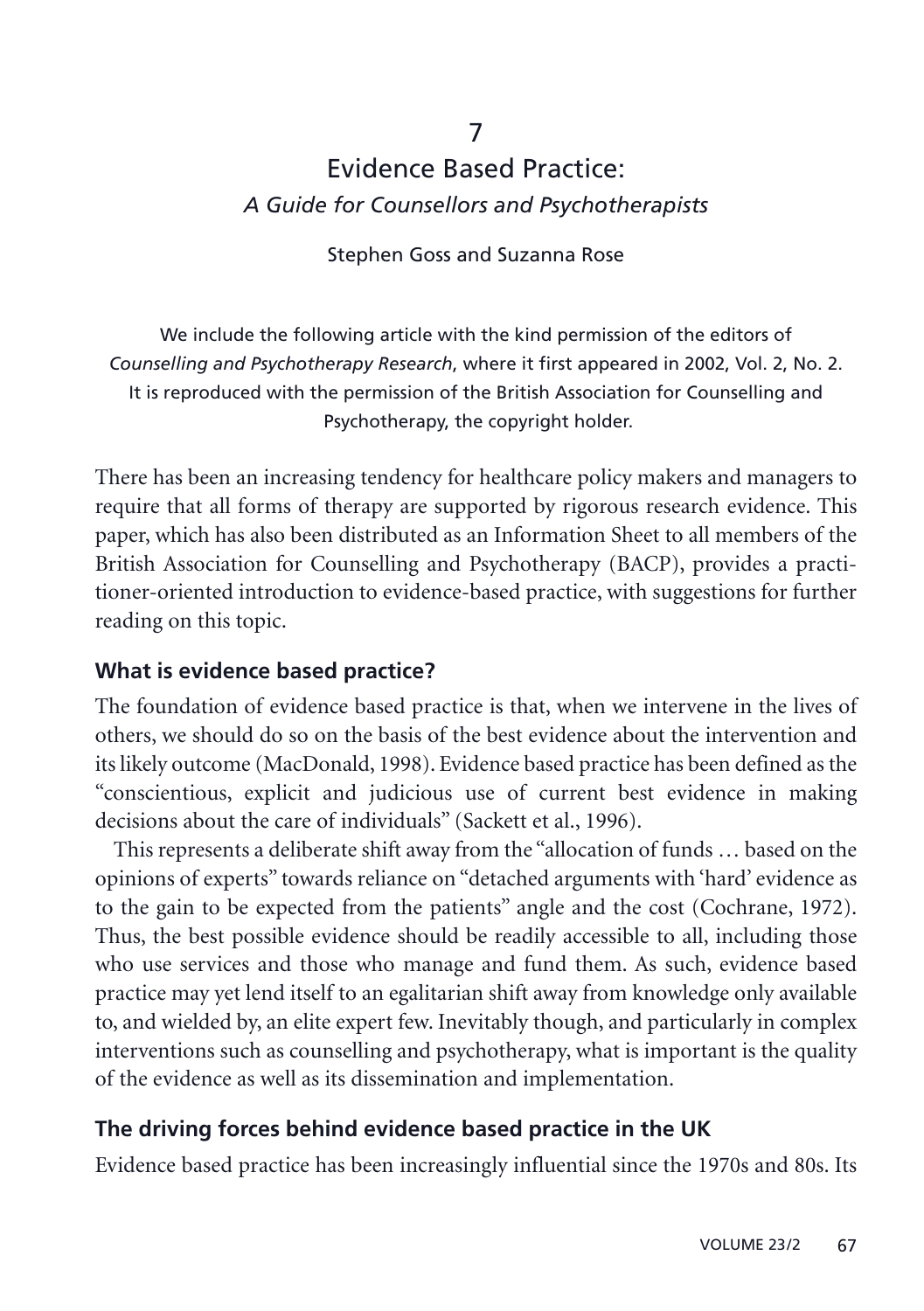development has been partly fuelled by economic and political pressures but also by the ethical need for continual development of best practice. In a world where resources are limited and cannot entirely meet demand, to offer services to one person may, in effect, deny them for someone else. Even in private practice, clients have the right to expect that they are getting the best value for money.

Other major motivations behind the development of evidence based practice have been the rapid increase in the numbers of options available to doctors and patients, exemplified by the rapid growth of counselling provision, and a focus on the empowerment of those who use services. Inevitably, these factors have meant that there is increased demand for services to be accountable and to provide detailed information on their effectiveness.

The international **Cochrane Collaboration** (www.cochrane.co.uk) is of central importance and aims to help people make well informed decisions about health care by preparing, maintaining and ensuring access to systematic reviews of the effects of health care interventions of all kinds, including counselling and psychotherapy.

Much work on evidence based practice is global. For instance, the Cochrane Collaboration Anxiety and Neurosis Group is based in Auckland, New Zealand, technical help comes from Denmark and the co-ordinator is in London. The database itself (which is updated quarterly) is available in most district hospitals in the UK and elsewhere. All this means rapid global dissemination updated regularly. The quality of evidence remains crucial, however.

In the UK, the NHS, the largest single employer of counsellors and psychotherapists, has adopted evidence based practice as a central tenet of policy. The NHS **Centre for Reviews and Dissemination** (CRD) (www.york.ac.uk/inst/crd/) provides high quality reviews of research evidence and disseminates evidence, including helping people get research findings adopted in practice. Other important organisations include the **Centre for Health Information Quality** (CHIQ) (www.hfht.org/chiq/), the **National Institute for Clinical Excellence** (NICE) (www.nice.org.uk/) and the **Commission for Health Improvement** (CHI) (www.chi.nhs.uk/).

The **National Collaborating Centre for Mental Health** (http://www.rcpsych.ac.uk/ cru/nccmh.htm) is one of six collaborating centres established by NICE and is responsible for guideline development and related audit activities in the NHS. Its work programme for 2002, for example, will focus on three areas:

*Schizophrenia*: it is anticipated that the completed guideline will be available in the late [northern] summer of 2002.

*Depression*: work on this guideline started in July 2001.

*Eating disorders*: work started on this guideline in late 2001.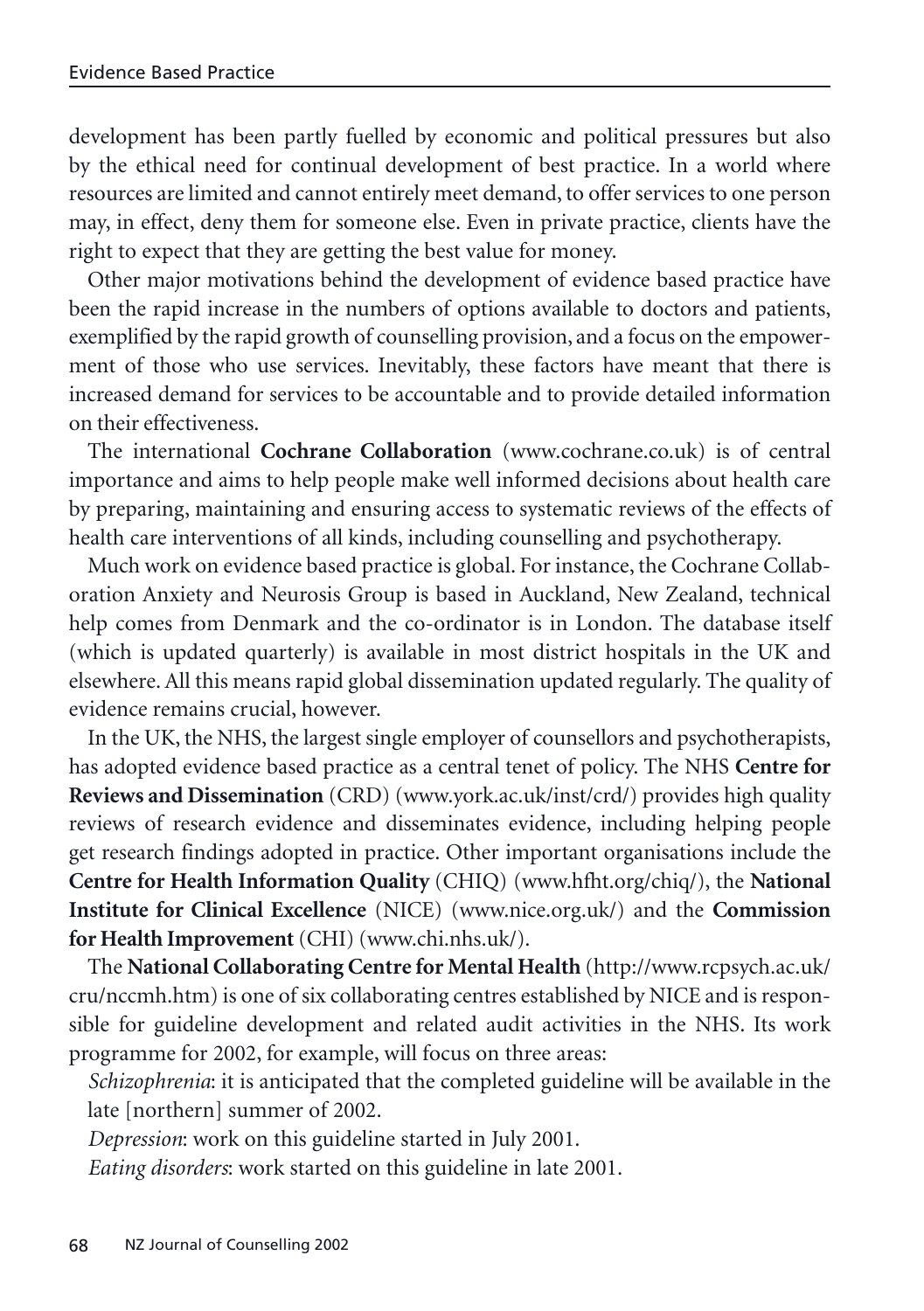Readers should also note that the NHS Executive produce an Evidence-based Health Care – Critical Appraisal Skills Programme including an Evidence-based Health Care workbook and CD-ROM.

### **The building blocks of evidence based practice**

### **Generating the "best" evidence**

The definition of evidence based practice (Sackett et al., 1996, above) takes an entirely neutral stance in relation to the types of evidence that should be considered and which should carry the most weight. However, there remains much controversy about which types of research should be considered to evaluate what can and cannot be achieved through counselling and the psychological therapies. It can be argued, for example, that some forms of research are inherently biased in favour of those therapeutic models that are most amenable to the types of data they produce. In fact, many approaches to research can contribute to the evidence base.

**Randomised controlled trials** (RCTs) are often accorded particular significance because of their ability to demonstrate the effect of an intervention in direct comparison with an alternative. People are randomly allocated to either an "experimental group", who will receive the intervention being tested, or to a control group who may be offered no treatment, an alternative intervention or routine care. The control group is crucial as some people will get better anyway. Indeed, any number of outside events can alter the outcomes that might be reported. Randomly allocating people to one group or the other means that each group should be as similar as possible. RCTs are rigorous and offer great opportunities for monitoring the average effects of an intervention across large numbers of people. Their strength lies in their ability (through randomisation) to offer a secure way to evaluate an intervention. They also have the significant strengths of standardisation and logical, statistical power. However, RCTs have drawbacks when used to research counselling and other psychological therapies (Rowland et al., 2000). For example, they are expensive and complex to run and very difficult for those without major funding. Furthermore, it is difficult to standardise many psychological interventions because, outside the research setting, most practitioners do not stick to a single, pure type of therapy (Parry, 2000). It is difficult to make RCTs conform to their theoretical ideal while still representing the everyday experience of practitioners.

Alternatives include **pragmatic trials** and other more **naturalistic studies** that attempt to investigate what happens in "real life". Such "practice based evidence" (Barkham & Mellor-Clark, 2000) seeks to make use of the data from normal, everyday practice, as opposed to asking what can be demonstrated under strictly controlled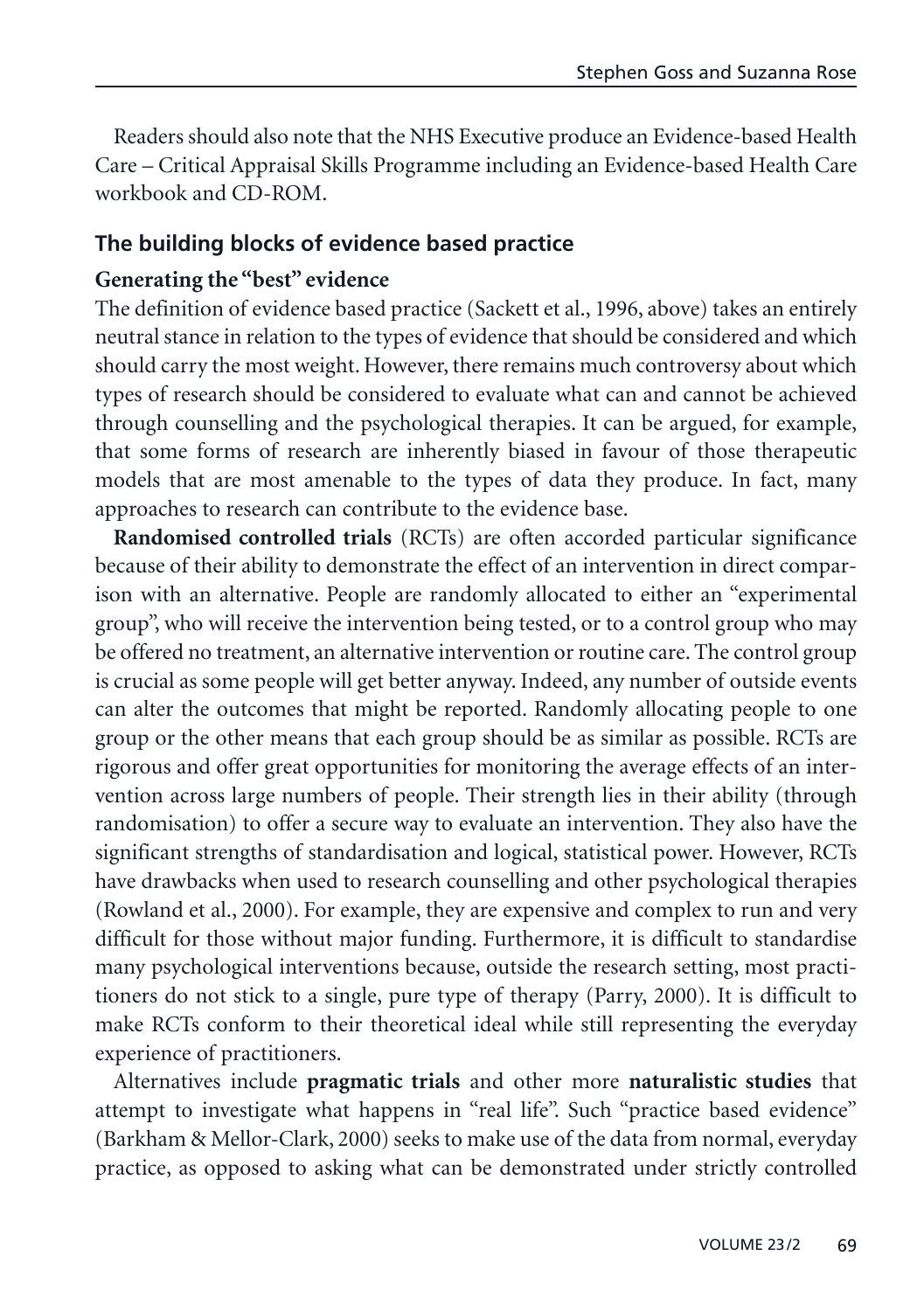(and so atypical) experimental conditions. Its weakness, of course, is that naturalistic data generally comes with all the unpredictable, complex interactions of differing influences on outcomes. Nonetheless, practice based evidence and audit also raises the possibility of the routine evaluation of clinical practice for all practitioners and is of vital importance.

**Qualitative approaches** have been undervalued in evidence based practice. However, there is increasing recognition given to the diversity of evidence types that should be given weight (Dixon-Woods & Fitzpatrick, 2001). Qualitative methods have a crucial role to play and their importance is stressed by the Cochrane Collaboration and proponents of evidence based practice (Dixon-Woods et al., 2001; MacDonald, 1998; NHS Centre for Reviews and Dissemination, 2001). Qualitative research allows therapy to be judged in terms of the criteria applied by clients and counsellors and is relatively accessible (McLeod, 2001). Furthermore, its rich data allows us to get a detailed appreciation of how the counselling operates and why it was effective or ineffective. It may also be more sensitive to criticisms of therapy than quantitative approaches and self-report questionnaires. McLeod (2000) suggests that when we have several hundred qualitative outcome studies we will be in a better position to judge its contribution.

# **Systematic reviews**

No matter what method is used to generate evidence, research findings need to be synthesised into coherent, useful statements to guide both clinicians and service users. In contrast to less formal ways of reviewing research evidence, systematic reviews aim to ensure a rigorous and objective approach to evaluating and summarising research findings. Two examples in this field are reviews of brief interventions following trauma (Rose & Bisson, 1998; Rose et al., 2001) and of counselling in primary care (Rowland et al., 2001).

Systematic reviews use clear, explicit inclusion and exclusion criteria to identify all the relevant, good quality research through a rigorous and systematic search. The quality of different studies is assessed before combining them, where possible, to produce overall statements about the sum of our knowledge on the topic being reviewed.

An advantage of systematic reviews is that data from studies that are too small to provide clear findings can be pooled. Underpowered research can thus contribute to a clearer overall conclusion about outcomes. The pooling of data and its statistical analysis can be useful, but the clinical significance of findings must not be overlooked. It is important to stress that a narrative summary of qualitative data may be more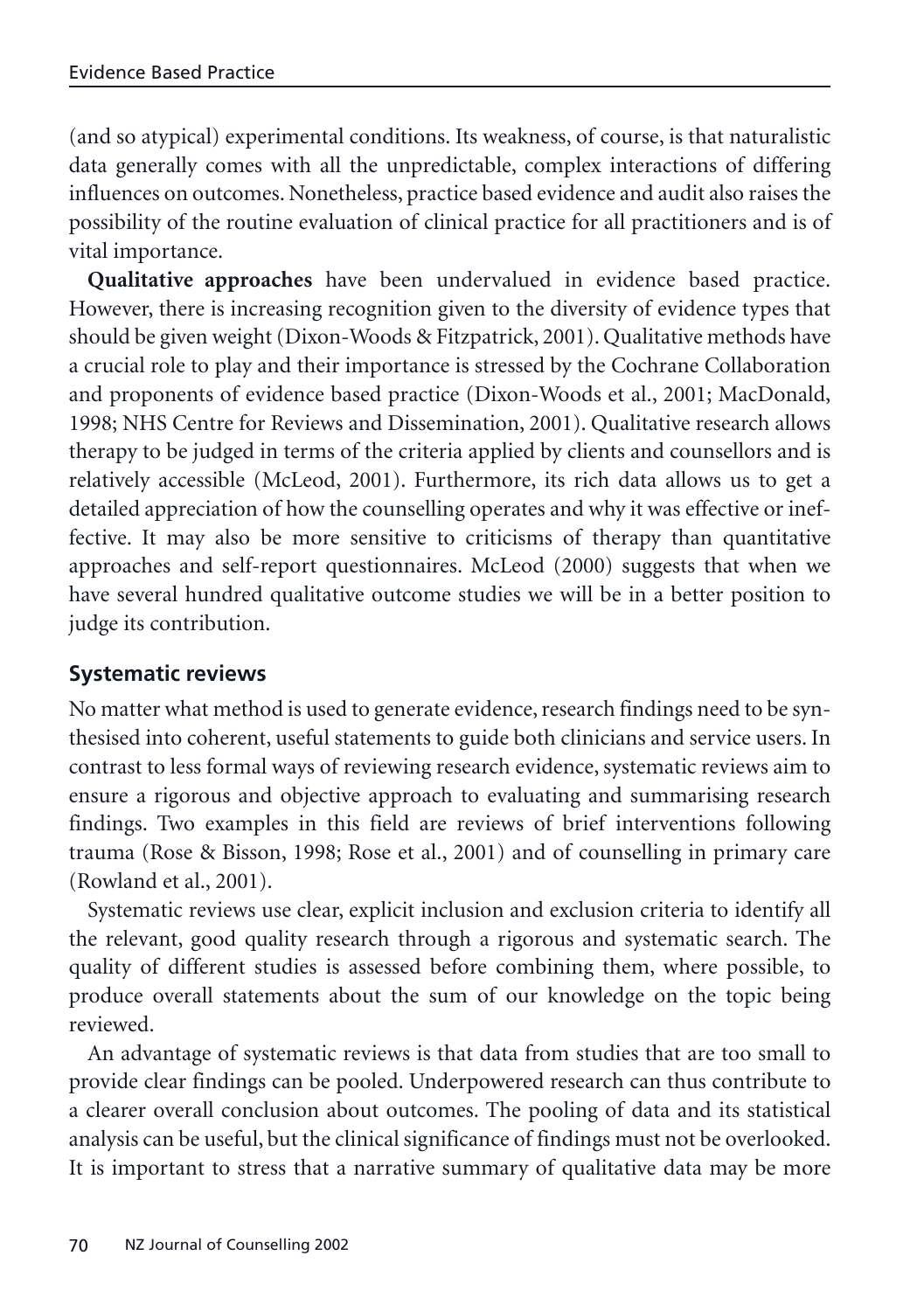<span id="page-4-0"></span>appropriate to the studies under review than a statistical analysis. Indeed, the Cochrane Collaboration guidance to reviewers deliberately emphasises the importance of qualitative methods.

Even the most rigorous reviews cannot guarantee that all biases have been excluded, such as those introduced by reliance on standardised hierarchy of evidence types, which may inherently favour some interventions over others. Consequently, quality of the review is still an important issue. We must remain critical readers (Oxman et al., 1994), and it is important that the training and professional development of practitioners includes training on critical analysis of research papers.

High quality systematic reviews can be accessed in several ways. Useful sources include the Cochrane Collaboration's database (on CD-ROM or available over the web for a subscription fee: www.cochrane.co.uk) and D.A.R.E. (Database of Abstracts of Reviews of Effectiveness – free on www.nhscrd.inst@york.ac.uk). CRD also develops and maintains the NHS Economic Evaluation Database (free on www.york.ac.uk/ inst/crd).

### **Using the evidence: the role of practice guidelines**

One of the major aims of evidence based practice is the creation of clinical practice guidelines. BACP has produced a separate information sheet on use of practice guidelines (Rowland, 2001). These are tools to help both practitioners and clients in making decisions about what will be the best course of action. They set out to offer recommendations "based on best available evidence, using a robust development process that is designed to minimise bias" including extensive independent scientific review (DoH, 2001). While such guidelines are not mandatory they are increasingly important and influential documents. Where practice differs from them, practitioners may well be called upon to explain why.

In principle, any clinical circumstance can be the subject of a guideline but most have been condition-based, such as the assessment and management of depression in primary care (AHCPR, 1993a, b, c, d). In the UK, the Department of Health has produced an evidence based clinical practice guideline on treatment choice in psychological therapies and counselling (DoH, 2001). BACP was actively involved in the development of this document and continues to be involved in many developments in evidence based practice at national and local levels.

However, all practice guidelines have their limitations. Firstly, they can only reflect evidence available at the time they are written. Those models that are under-researched will inevitably risk being under-represented. Guidelines will also become increasingly out of date as more research is completed. Thus, they have a relatively short "shelf-life"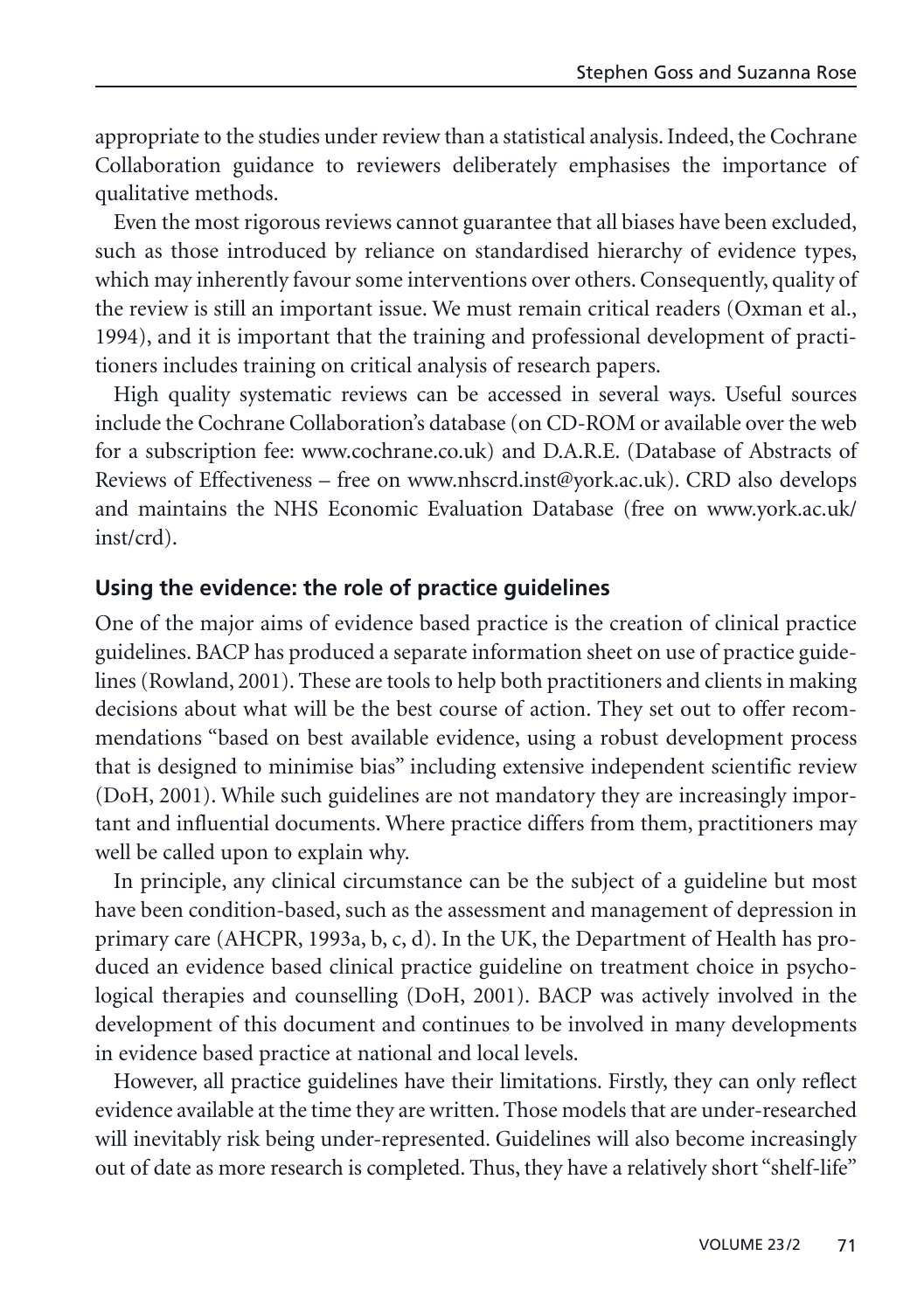# **Keep up to date with research with** *qualitative* **research**

**in the psychological therapies by subscribing to** 

# *Counselling and Psychotherapy Research*

**Counselling and Psychotherapy Research (CPR)** is a quarterly, international, peer-reviewed journal that advances the frontiers of qualitative research across the whole of the psychological therapies – an approach that has been undervalued in evidence-based practice until now.

More and more trainee counsellors, psychotherapists and clinical psychologists, and experienced practitioners as well, want to know about *qualitative* research. There is a real hunger therefore for the kind of innovative and groundbreaking papers that CPR publishes.

A selection of papers from the June issue demonstrates how highly relevant CPR is to counsellors, psychotherapists and psychologists:

- How do adolescents view the therapeutic alliance and how can therapists work with these views?
- What type of approach works for women with very long-term alcohol problems when all else seems to fail?
- What does the person-centred approach offer clients with anorexia nervosa?
- What is narrative research all about and is it 'real' research?
- Why is stalking of psychological therapists in the UK twice that of the general population and what are the implications?
- Why practitioners ignore evidence-based practice at their peril

Now in its second year, CPR is published by the British Association for Counselling and Psychotherapy, and is edited by Professor John McLeod at the University of Abertay Dundee, Scotland, a world opinion leader in qualitative research in the psychological therapies. The journal is steered by an Editorial Advisory Board of prominent international figures in the fields of psychology, counselling and psychotherapy.

In the coming years, qualitative research will become a more and more important way to ascertain what works for clients and patients, and at an annual international subscription price of only £58 no practitioner can afford to be without it. Libraries are also invited to subscribe at an international rate of £108 for the four issues.



To subscribe **now,** e-mail bacp@bacp.co.uk for further details.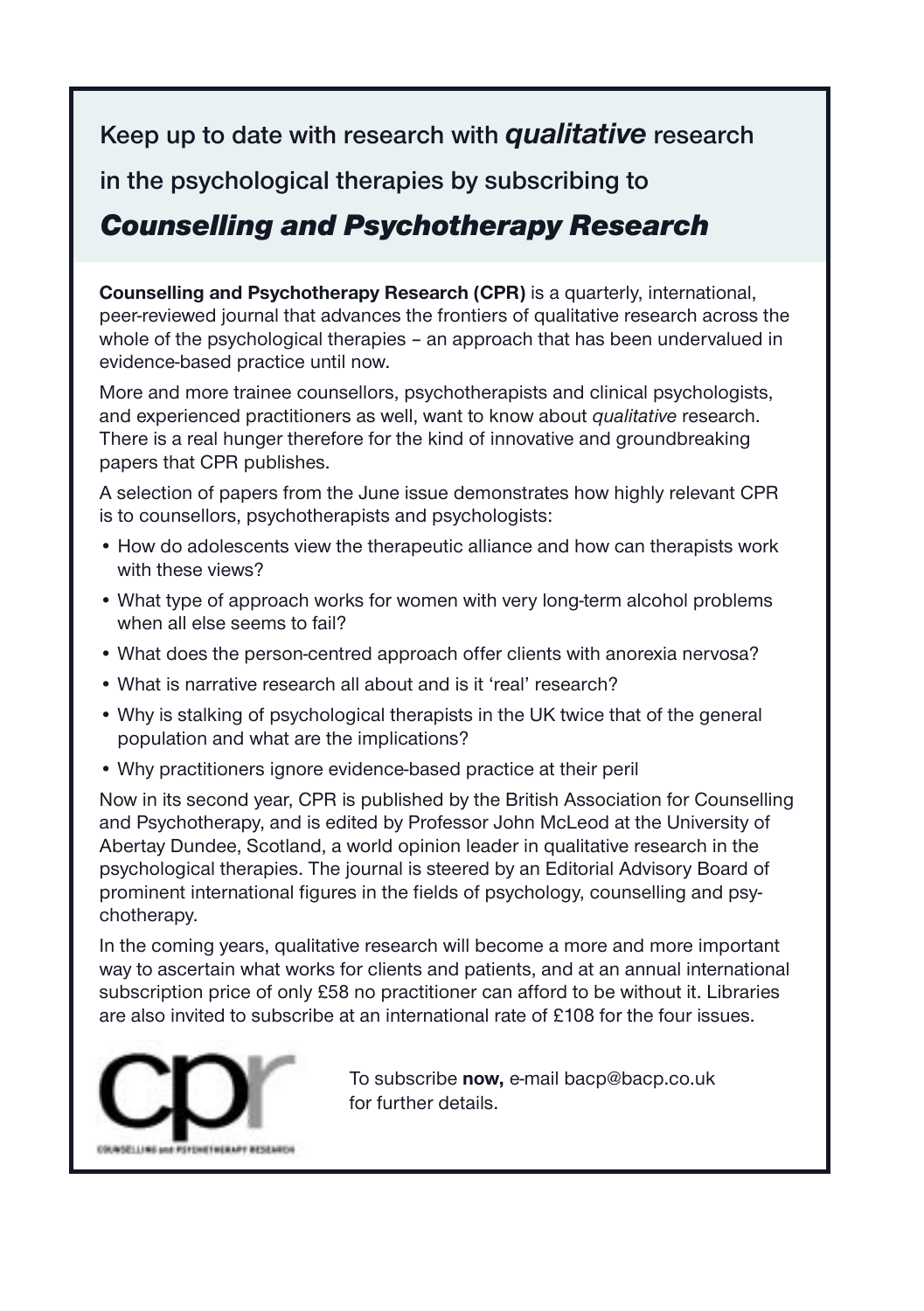of around two to three years. Furthermore, "they are inevitably generalisations" that can only "apply to a greater or lesser extent to individuals" (Parry, 2001, p.3). They are explicitly intended to be no more than an *aide mémoire* for practitioners (Ibid.) and not an attempt to reduce the complex interactions of counselling and psychotherapy to mere mechanistic exchanges. The proponents of evidence based practice strongly emphasise that both the freedom and responsibility of the practitioner remain unchanged (DoH, 1996; Sackett et al., 1996). Guidelines should not be used prescriptively, for example as the basis for legal proceedings or in deciding which models of counselling or psychotherapy to fund (Parry, 2000). It is vital that over-strict adherence to clinical guidelines does not lead to innovation and development being stifled (Roth & Fonagy, 1996).

### **Practitioner involvement**

The current importance of evidence based practice means that counsellors (especially those who work within the NHS or public funded body) need to feel involved and comfortable with the concepts and practicalities.

There are many ways in which practitioners can become involved and, increasingly, it is of vital importance that they do so. Firstly, it is important that practitioners are aware of the evidence base underpinning their work and respond appropriately. This means not only keeping up with the latest research but also being a critical reader of it. At the very least, all practitioners should be able to sift the good from the bad in research.

The evidence then needs to be incorporated into practice. It is important to be open to new information, even when it means altering one's practice or taking on perhaps radically different ways of working. As a counselling or psychotherapy practitioner, this requires a degree of "research mindedness" and, sometimes, overcoming the understandable resistance we may feel if our prior views are not supported. Ethical practice requires a degree of reflective consideration of one's work and regular supervision, both of which are opportunities for building a sophisticated and individually applicable basis for developing evidence informed practice in a manner best suited to one's own context.

Other means by which practitioners can contribute to the evidence base include taking case discussion a step beyond supervision by producing case studies for publication. Many practitioners can also undertake relatively small scale studies, often through using qualitative methods that require relatively small numbers of participants to produce useful informative results. Practitioners should also routinely undertake clinical audits using appropriate measures. This not only means that they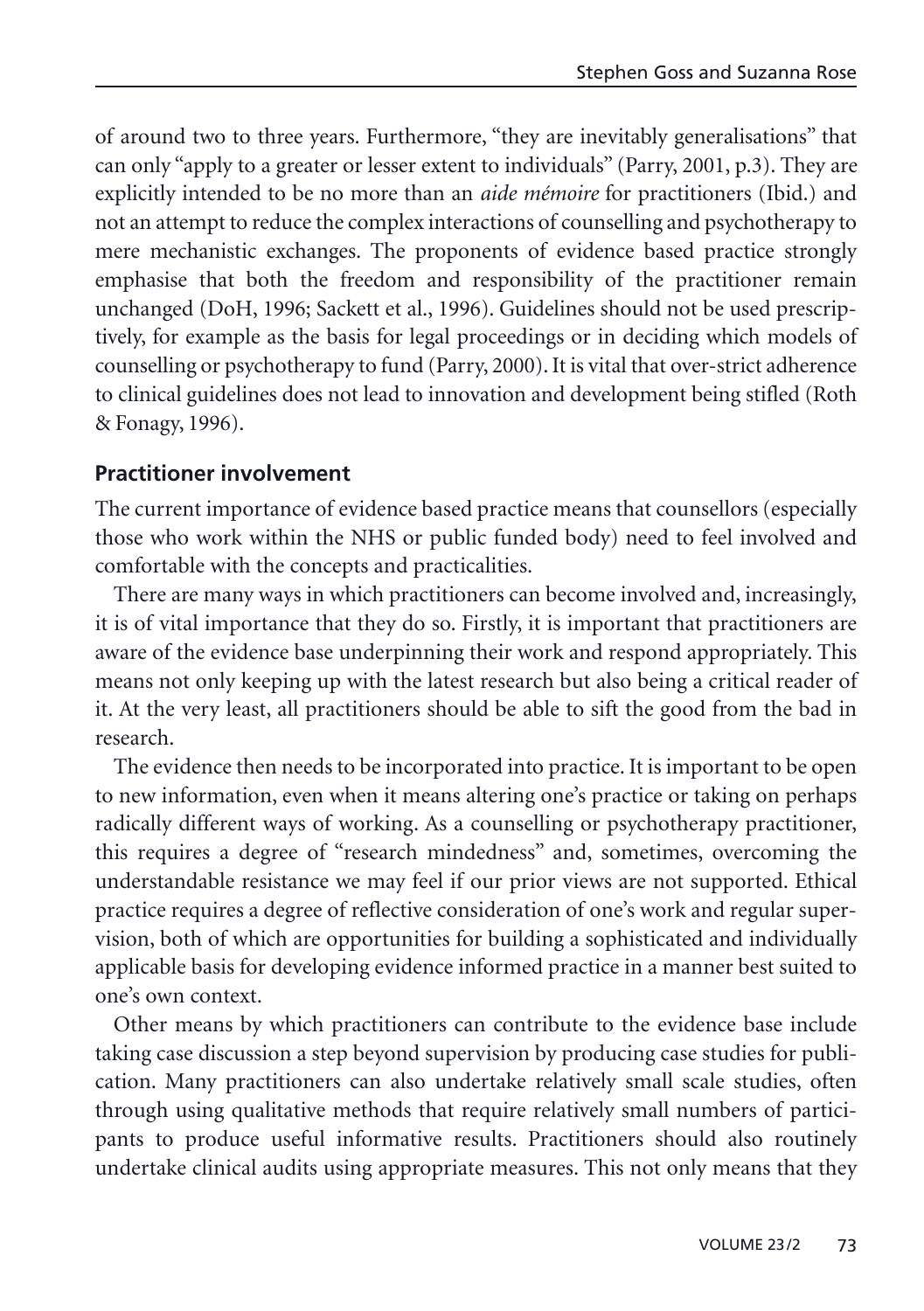can keep track of what their clients say and how they may change, it can also contribute to a larger body of data which can become of vital importance in itself.

Individual practitioners, or even whole services, can find it difficult to commit the time and resources that larger scale studies require. One solution to this is the development of "practice research networks" in which data are collected in consistent ways to contribute to a shared pool of information.

As a profession we also need to take some important steps forward with this. There are now Centres for Evidence Based Practice in social work, child health and nursing. It is arguable that one should now be set up within counselling. Such a centre would work at promoting training in this area and highlight (and possibly commission) research and practice needs. Such a centre would, however, require substantial funding.

# **Conclusion**

It is important to note that, despite the central importance of the NHS in driving the evidence based practice agenda forward, the implications of evidence based practice are wider than NHS provision. The ripples of the policies and guidelines developed for use in one setting will inevitably spread as those in other settings ask whether their practice should be guided by evidence. If practice is to depart from the standard guidelines set by the most rigorous examinations of the evidence it is necessary, at least, to be able to justify such differences. Practitioners need to be closely involved in these processes. Those who ignore these concepts risk being regarded as biased by their prior beliefs rather than practising in the best interest of their clients. From the point of view of the client, such a response is clearly unacceptable (Rose, 2000). As a profession, we need to encourage understanding of the pros and cons of evidence based practice at all levels.

©BACP, 2002

### **References**

- Agency for Health Care Policy and Research AHCPR (1993a). *Depression in primary care: Detection and diagnosis.* Washington DC: US Dept. of Health and Human Services.
- Agency for Health Care Policy and Research AHCPR (1993b). *Depression in primary care: Treatment of major depression.* Washington DC: US Dept. of Health and Human Services.
- Agency for Health Care Policy and Research AHCPR (1993c). *Depression in primary care: Detection, diagnosis and treatment: Quick reference guide for clinicians.* Washington DC: US Dept. of Health and Human Services.
- Agency for Health Care Policy and Research AHCPR (1993d). *Depression is a treatable illness: A patients' guide.* Washington DC: US Dept. of Health and Human Services.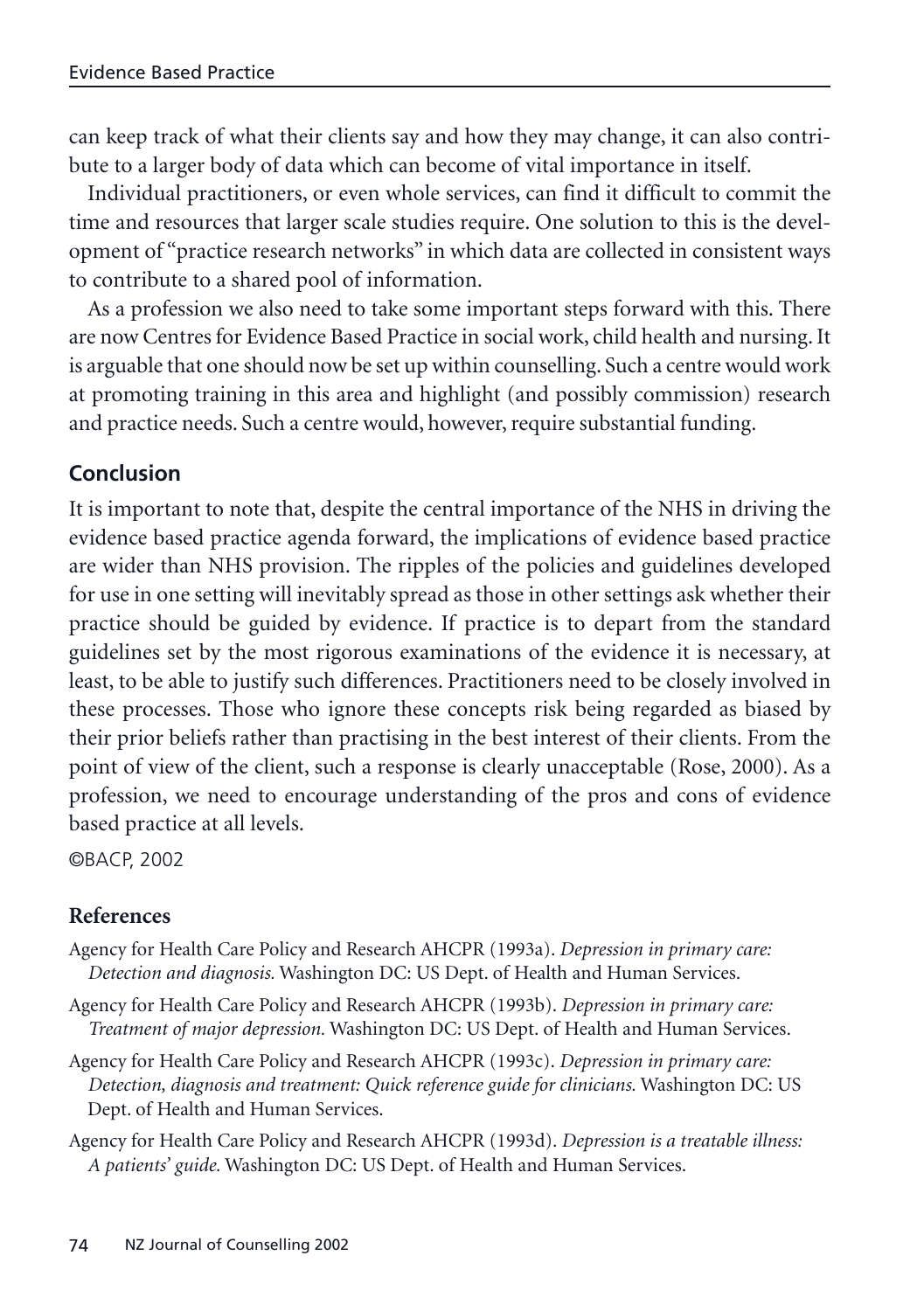- Barkham, M. & Mellor-Clark, J. (2000). Rigor and relevance: The role of practice-based evidence in the psychological therapies. In N. Rowland & S. Goss (Eds) *Evidence-based counselling and psychological therapies.* London: Routledge.
- Cochrane, A. L. (1972). *Effectiveness and efficiency: Random reflections on health services.* London: Nuffield Provincial Hospitals Trust.
- Department of Health (DoH) (1996). *Clinical guidelines: Using clinical guidelines to improve patient care.* Leeds: NHS Executive.
- Department of Health (DoH) (2001). *Treatment choice in psychological therapies and counselling: Evidence based clinical practice guideline.* London: Department of Health.
- Dixon-Woods, M. & Fitzpatrick, R. (2001). Qualitative research in systematic reviews. *British Medical Journal, Oct 6; 323* (7316): 765–66.
- Dixon-Woods, M., Fitzpatrick, R. & Roberts, K. (2001). Including qualitative research in systematic reviews: Problems and opportunities. *Journal of Evaluation of Clinical Practice, 7:* 125–33.
- MacDonald, G. (1998). Promoting evidence-based practice in child protection. *Clinical Child Psychology and Psychiatry, 3* (1): 71–85.
- McLeod, J. (2000). The contribution of qualitative research to evidence-based counselling and psychotherapy. In N. Rowland & S. Goss (Eds), *Evidence-based counselling and psychological therapies.* London: Routledge.
- McLeod, J. (2001). *Qualitative research in counselling and psychotherapy.* London: Sage.
- NHS Centre for Reviews and Dissemination (2001). *Undertaking systematic reviews of research on effectiveness: CRD's guidance for those carrying out or commissioning reviews*. Report number 4 (2nd ed.). York: CRD.
- Oxman, A. D., Cook, D. J. & Guyatt, G. H. (1994). Users' guide to the medical literature, VI: How to use an overview. Evidence-Based Medicine Working Group. *Journal of the American Medical Association, 272:* 1367–371.
- Parry G. (2000). Evidence-based psychotherapy: An overview. In N. Rowland & S. Goss (Eds), *Evidence-based counselling and psychological therapies.* London: Routledge.
- Parry, G. (2001). Preface. *Treatment choice in psychological therapies and counselling: Evidence based clinical practice guideline.* London: Department of Health.
- Rose, S. (2000). Evidence based practice: What every counsellor needs to know. *Counselling, 11*  $(1): 38-40.$
- Rose, S. & Bisson, J. (1998). Brief early psychological interventions following trauma: A systematic review of the literature. *Journal of Traumatic Stress, 11:* 697–710.
- Rose, S., Bisson, J. & Wessely, S. (2001). A systematic review of brief psychological interventions ('debriefing') for the treatment of immediate trauma related symptoms and the prevention of posttraumatic stress disorder (Cochrane Review). Updated 2001, previously published as Wessely, Rose & Bisson (1998). Cochrane Library, Update Software: 1998. Updated quarterly.
- Roth, A. & Fonagy, P. (1996). *What works for whom? A critical review of psychotherapy research.*